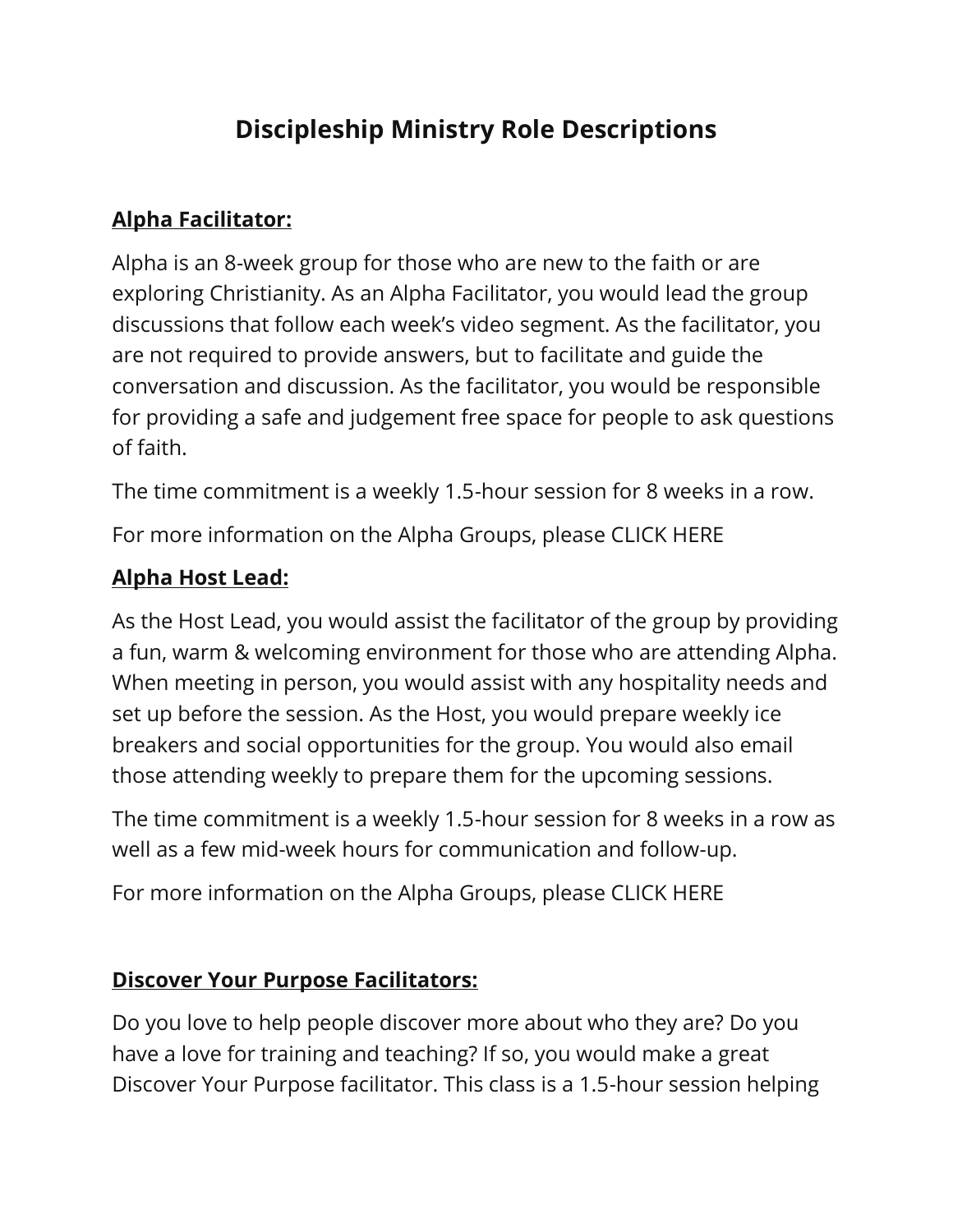people discover their Spiritual Gifts, Abilities & Passions in life. As the facilitator, you would lead people through the course content and provide a space for them to ask questions and engage with each other.

A requirement for this role is that you yourself have attended Discover Your Purpose and have familiarity with Spiritual Gifts. Discover Your Purpose is offered bi-monthly.

### **LifeGroups Event Coordinator:**

Our LifeGroup Ministry is looking for an event coordinator! We host about 5-6 events per year for the LifeGroup Leaders and Ministry. As the Event Coordinator, you would oversee the management and organization of these events in partnership with our Discipleship Pastor. This would include booking venues & food, building a team for hospitality, and other event needs.

The time commitments happen throughout the year, but our major events take place in September, January/February & June

## **Discussion Question Writers:**

Our LifeGroups are sermon-based LifeGroups, which means that each week groups meet to discuss what was taught during our Sunday Gathering. This means that every week we have a team of writers who come up with original questions for the LifeGroups to go through together. If you are someone who loves to process information and develop thought provoking conversation from it, then you would make a great "DQ" writer. Our sermon outlines are sent to the writers on Thursday afternoon and after getting a sneak peek at the upcoming sermon, they follow a template to develop discussion questions and prayer moments for the LifeGroups.